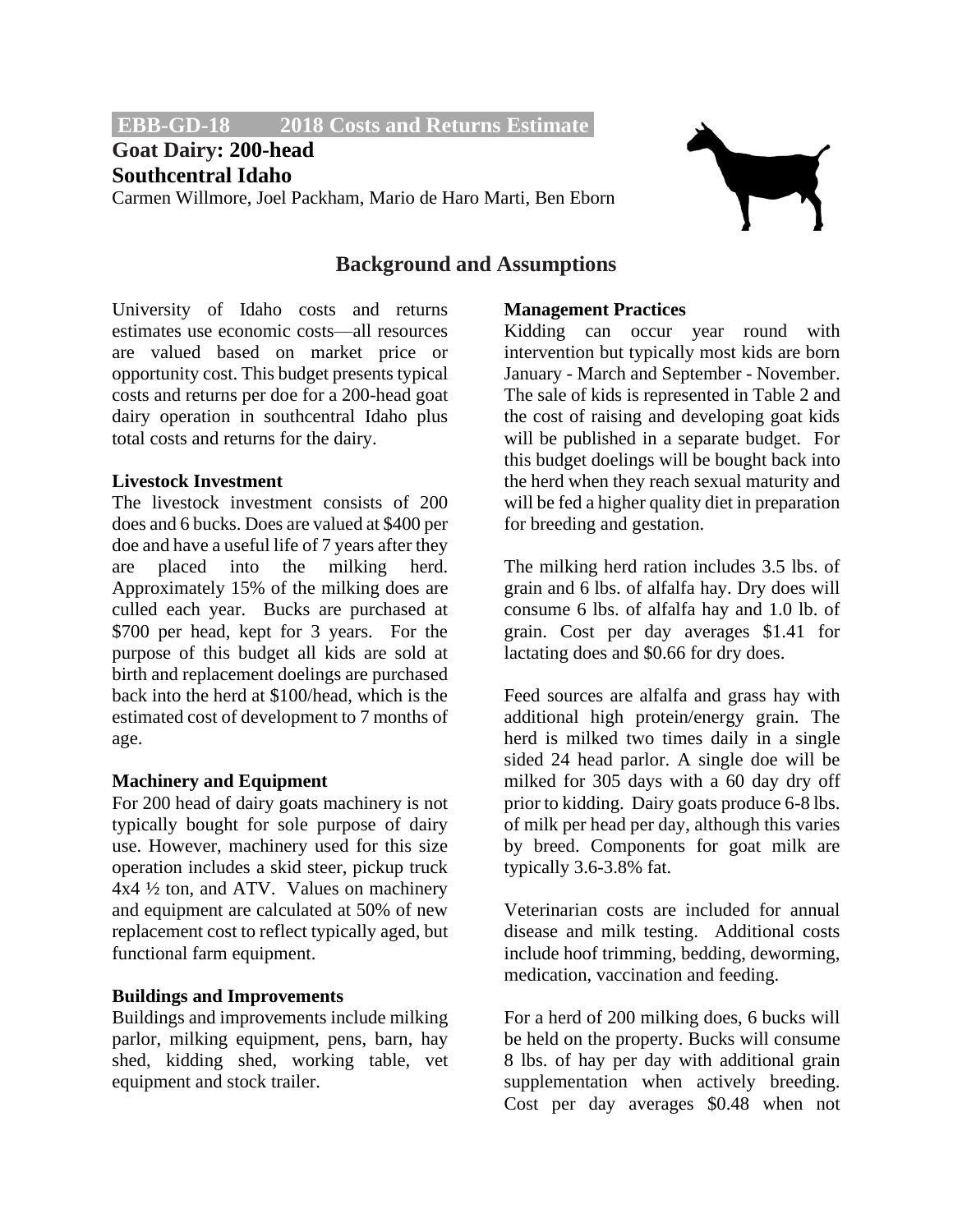breeding and \$1.08 during breeding season. Additional costs include hoof trimming, bedding, deworming, medication and vaccination.

#### **Livestock Marketing**

Marketing of cull does and bucks can occur in many ways. Some does and bucks are sold private treaty via online and social media sales where as others are taken to auction and sold at market value.

#### **Labor Costs**

Labor provided by the operator is valued at \$19.70 per hour, based on average wages for agricultural supervisors. Regular livestock labor is valued at \$14.00 per hour. These hourly rates includes all applicable payroll taxes and benefits.

#### **Budget Format**

In addition to the Background and Assumptions pages, this publication has three tables presenting a variety of costs and returns information.

Table 1 shows both expected revenue and expenses. Expenses are broken into two main categories: operating and ownership. Operating expenses are those that typically vary with the level of production and involve inputs that are used in a single production cycle. Ownership expenses include a systematic cost recovery over the useful life for inputs used in the production process that have a useful life of more than one year.

Table 2 is a monthly summary of the cash flow of revenues and expenses based on when the operation occurs and when inputs are purchased.

Table 3 is a monthly summary of feed requirements for the different classes of livestock. Daily feed quantities per animal are summarized below.

Table 4 lists the purchase price and salvage value of equipment used in this operation, as well as annual capital recovery and interest on retained livestock.

# **University of Idaho**<br>Extension



**The Authors** –Carmen Willmore is an Extension Educator in Lincoln County, Shoshone. Joel Packham is an Extension Educator in Cassia County, Burley. Mario de Haro Marti is an Extension Educator in Gooding County, Gooding. Ben Eborn is an Extension Ag Economist in Bear Lake County, Montpelier.

Issued in furtherance of cooperative extension work in agriculture and home economics, Acts of May 8 and June 30, 1914, in cooperation with the U.S. Department of Agriculture, Barbara Petty, Interim Director of University of Idaho Extension, University of Idaho, Moscow, Idaho 83843. The University of Idaho provides equal opportunity in education and employment on the basis of race, color, religion, national origin, gender, age, disability, or status as a Vietnam-era veteran, as required by state and federal laws.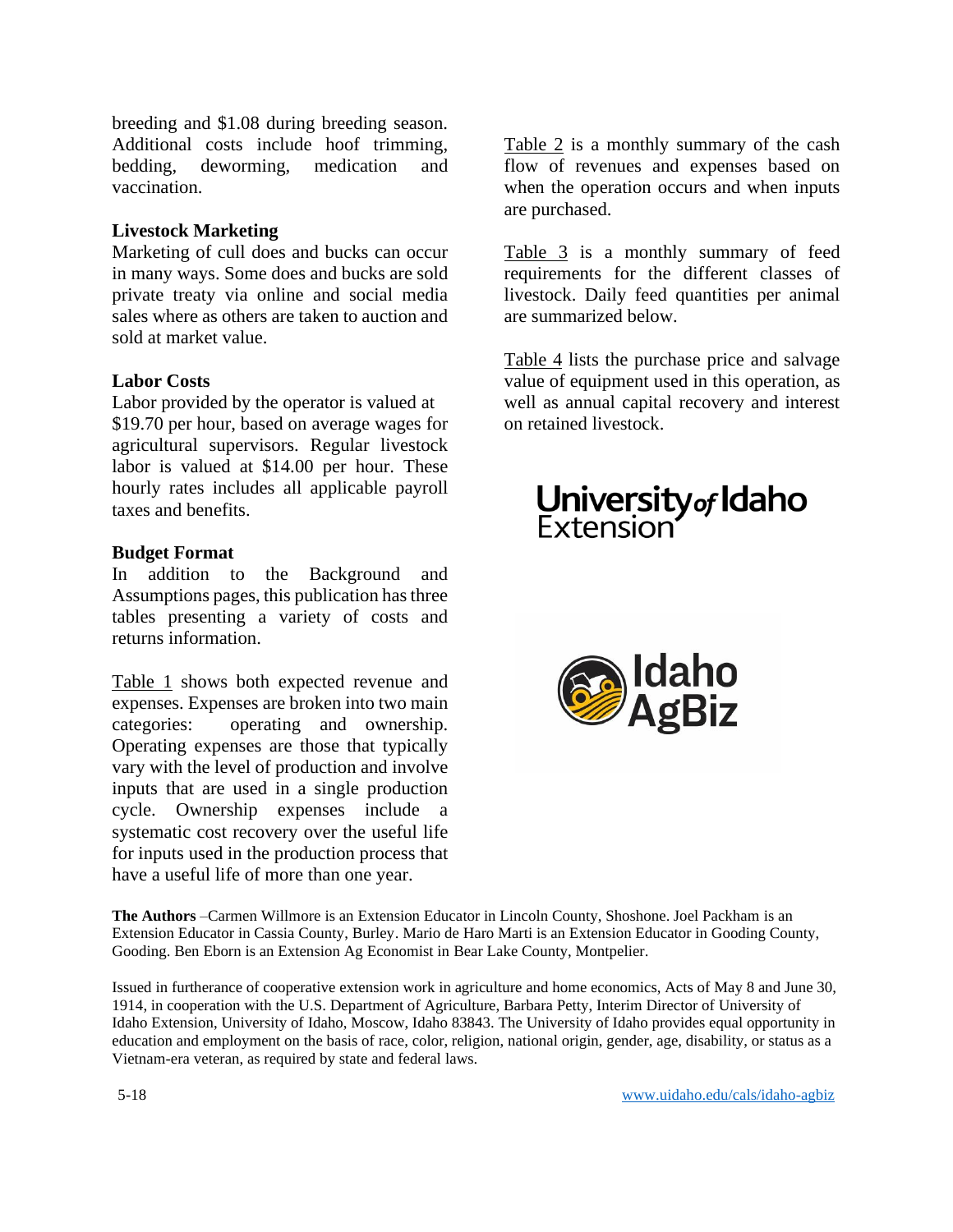| <b>Dairy Goat Enterprise Budget</b>          | Year: 2017       |               |                |                |              |  |  |  |  |
|----------------------------------------------|------------------|---------------|----------------|----------------|--------------|--|--|--|--|
| Mixed Breed Goat Dairy - Southcentral Idaho  | No. of Does: 200 |               |                |                |              |  |  |  |  |
|                                              |                  | <b>Number</b> |                |                |              |  |  |  |  |
|                                              |                  | of Head       | Price or       | <b>Total</b>   | Value or     |  |  |  |  |
|                                              | Unit             | or Units      | Cost/Unit      | Value          | Cost/Head    |  |  |  |  |
| <b>GROSS RETURNS</b>                         |                  |               |                |                |              |  |  |  |  |
| <b>Milk Sales</b>                            | cwt              | 20            | 32.00          | 128,000        | 640.00       |  |  |  |  |
| Cull Does                                    | hd               | 0.15          | 200.00         | 6,000          | 30.00        |  |  |  |  |
| Cull Bucks                                   | hd               | 0.01          | 300.00         | 600            | 3.00         |  |  |  |  |
| Male Kids                                    | hd               | 0.75          | 20.00          | 3,000          | 15.00        |  |  |  |  |
| Female Kids                                  | hd               | 0.75          | 30.00          | 4,500          | 22.50        |  |  |  |  |
| TOTAL GROSS RETURNS                          |                  |               |                | \$142,100      | \$710.50     |  |  |  |  |
| <b>OPERATING COSTS</b>                       |                  |               |                |                |              |  |  |  |  |
| Alfalfa Hay                                  | ton              | 1             | 120.00         | 24,000         | 120.00       |  |  |  |  |
| Alfalfa/Grass Hay                            | ton              | 0             |                | $\overline{0}$ | 0.00         |  |  |  |  |
| Grain/Concentrate                            | ton              | 1             | 300.00         | 60,000         | 300.00       |  |  |  |  |
| Straw                                        | ton              | 0.25          | 45.00          | 2,250          | 11.25        |  |  |  |  |
| Veterinary/Health                            | hd               | 1             | 15.00          | 3,000          | 15.00        |  |  |  |  |
| <b>Milking Supplies</b>                      | hd               | 1             | 10.00          | 2,000          | 10.00        |  |  |  |  |
| Milk Testing                                 | hd               | 1             | 10.00          | 2,000          | 10.00        |  |  |  |  |
| Milk Hauling                                 | cwt              | 0             |                | 0              | 0.00         |  |  |  |  |
| <b>Utilities</b>                             | \$               | 1             | 20.00          | 4,000          | 20.00        |  |  |  |  |
| Legal & Accounting                           | \$               | 1             | 1.50           | 300            | 1.50         |  |  |  |  |
| Owner Labor                                  | hr               | 10            | 19.70          | 39,400         | 197.00       |  |  |  |  |
| Hired Labor                                  | hr               | 10            | 14.00          | 28,000         | 140.00       |  |  |  |  |
| Miscellaneous                                | \$               | 1             | 5.00           | 1,000          | 5.00         |  |  |  |  |
|                                              |                  |               |                | $\mathbf 0$    | 0.00         |  |  |  |  |
|                                              |                  |               |                | $\Omega$       | 0.00         |  |  |  |  |
| Machinery (Fuel, Oil, Repair)                |                  |               | 2,500.00       | 2,500          | 12.50        |  |  |  |  |
| Vehicles (Fuel, Repair)                      |                  |               | 3,500.00       | 3,500          | 17.50        |  |  |  |  |
| Equipment (Repair)                           |                  |               | 2,000.00       | 2,000          | 10.00        |  |  |  |  |
| <b>Buildings &amp; Improvements (Repair)</b> |                  |               | 3,000.00       | 3,000          | 15.00        |  |  |  |  |
| Interest on Operating Capital                |                  | \$50,000      | 6.50%          | 3,250          | 16.25        |  |  |  |  |
| <b>TOTAL OPERATING COSTS</b>                 |                  |               |                | \$180,200      | \$901.00     |  |  |  |  |
|                                              |                  |               |                |                |              |  |  |  |  |
| NET RETURNS ABOVE OPERATING COSTS            |                  |               |                | (S38,100)      | $-$190.50$   |  |  |  |  |
|                                              |                  |               |                |                |              |  |  |  |  |
| <b>OWNERSHIP COSTS</b>                       |                  |               |                |                |              |  |  |  |  |
| <b>Capital Recovery:</b>                     |                  |               |                |                |              |  |  |  |  |
| Milking Equipment                            |                  |               | 2,452          | 2,452          | 12.26        |  |  |  |  |
| <b>Buildings &amp; Other Equipment</b>       |                  |               | 9,334          | 9,334          | 46.67        |  |  |  |  |
| <b>Replacement Does</b>                      |                  |               | 2,719          | 2,719          | 13.60        |  |  |  |  |
| <b>Replacement Bucks</b>                     |                  |               | 783            | 783            | 3.91         |  |  |  |  |
| Machinery & Vehicles                         |                  |               | 3,967          | 3,967          | 19.83        |  |  |  |  |
| <b>Interest on Retained Livestock</b>        |                  | \$100,000     | 5.00%          | 5,000          | 25.00        |  |  |  |  |
| Taxes & Insurance<br><b>General Overhead</b> |                  |               | 1,000<br>2,000 | 1,000          | 5.00         |  |  |  |  |
|                                              |                  |               |                | 2,000          | 10.00        |  |  |  |  |
| <b>TOTAL OWNERSHIP COSTS</b>                 |                  |               |                | \$27,255       | \$136.28     |  |  |  |  |
| <b>TOTAL COSTS</b>                           | \$207,455        | \$1,037.28    |                |                |              |  |  |  |  |
| <b>NET RETURNS ABOVE TOTAL COSTS</b>         |                  |               |                | (\$65,355)     | $-$ \$326.78 |  |  |  |  |
|                                              |                  |               |                |                |              |  |  |  |  |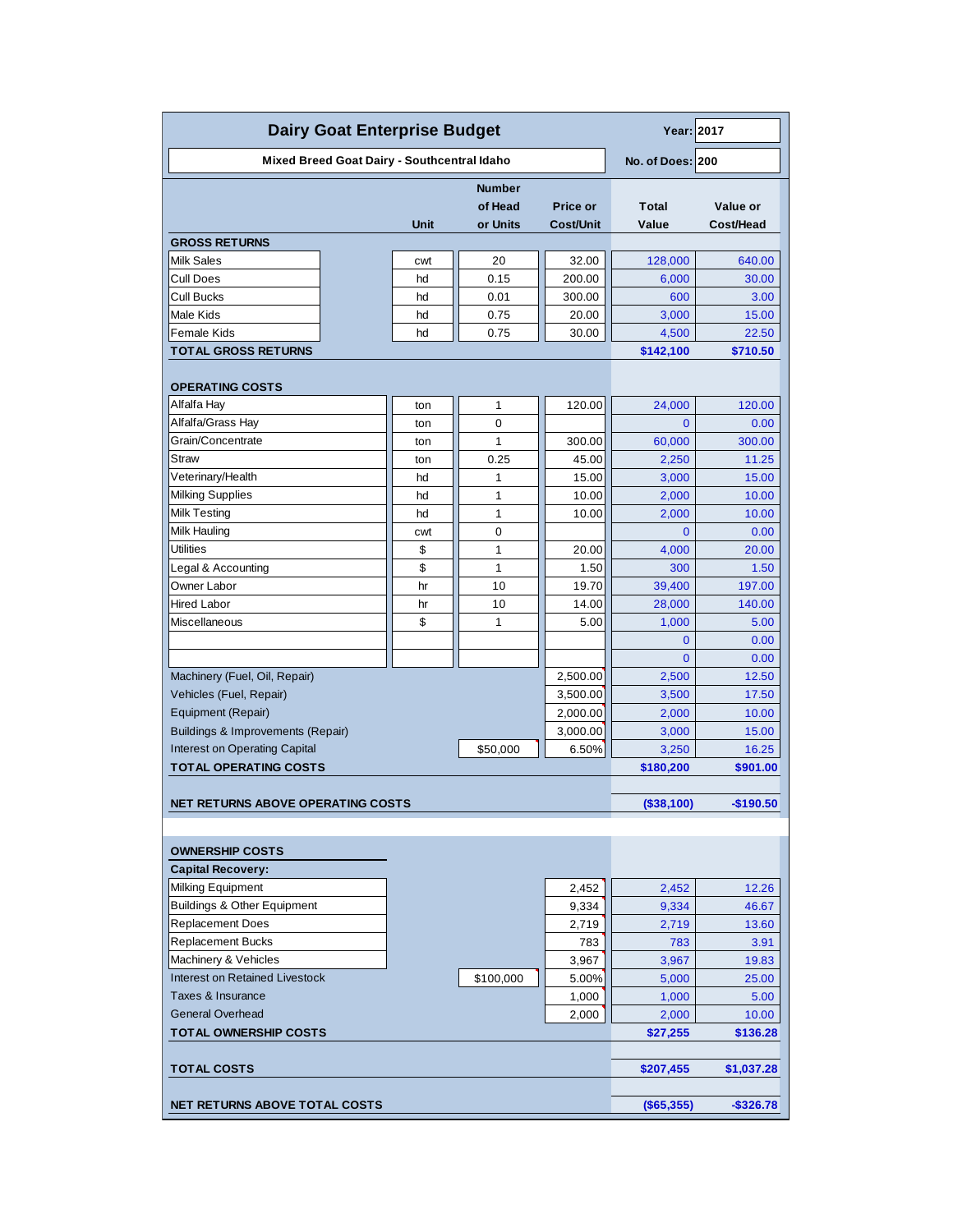| Table 2: Monthly Summary of Returns and Expenses. |              |          |        |        |        |        |        |        |          |          |        |                        | <b>EBB-DG1-17</b> |
|---------------------------------------------------|--------------|----------|--------|--------|--------|--------|--------|--------|----------|----------|--------|------------------------|-------------------|
|                                                   | Jan          | Feb      | Mar    | Apr    | May    | Jun    | Jul    | Aug    | Sep      | Oct      | Nov    | Dec                    | Value             |
| <b>Production:</b>                                |              |          |        |        |        |        |        |        |          |          |        |                        |                   |
| <b>Milk Sales</b>                                 | 7.110        | 7,110    | 14,293 | 14,293 | 14,293 | 14,293 | 14,293 | 14,293 | 7,110    | 7,110    | 7,110  |                        | 7,110 128,000     |
| <b>Cull Does</b>                                  |              | 2,000    |        |        |        |        |        |        | 2,000    | 2.000    |        |                        | 6,000             |
| <b>Cull Bucks</b>                                 |              |          |        |        |        |        |        |        | 600      |          |        |                        | 600               |
| Male Kids                                         |              | 503      | 503    | 503    | 503    |        |        |        | 333      | 333      | 333    |                        | 3,000             |
|                                                   |              | 754      | 754    |        | 754    |        |        |        |          | 500      | 500    |                        |                   |
| <b>Female Kids</b>                                |              |          |        | 754    |        |        |        |        | 500      |          |        |                        | 4,500             |
| <b>Total Receipts</b>                             | 7,110        | 10,367   | 15,550 | 15,550 | 15,550 | 14,293 | 14,293 | 14,293 | 10,544   | 9,944    | 7,944  |                        | 7,110 142,100     |
| <b>Operating Inputs:</b>                          |              |          |        |        |        |        |        |        |          |          |        |                        |                   |
| Alfalfa Hay                                       | 2,000        | 2,000    | 2,000  | 2,000  | 2,000  | 2,000  | 2,000  | 2,000  | 2,000    | 2,000    | 2,000  | 2,000                  | 24,000            |
| Alfalfa/Grass Hay                                 |              |          |        |        |        |        |        |        |          |          |        |                        | 0                 |
| Grain/Concentrate                                 | 5,000        | 5,000    | 5,000  | 5,000  | 5,000  | 5,000  | 5.000  | 5,000  | 5,000    | 5,000    | 5,000  | 5,000                  | 60,000            |
| <b>Straw</b>                                      | 188          | 188      | 188    | 188    | 188    | 188    | 188    | 188    | 188      | 188      | 188    | 188                    | 2,250             |
| Veterinary/Health                                 | 250          | 250      | 250    | 250    | 250    | 250    | 250    | 250    | 250      | 250      | 250    | 250                    | 3,000             |
| <b>Milking Supplies</b>                           | 167          | 167      | 167    | 167    | 167    | 167    | 167    | 167    | 167      | 167      | 167    | 167                    | 2,000             |
| <b>Milk Testing</b>                               | 167          | 167      | 167    | 167    | 167    | 167    | 167    | 167    | 167      | 167      | 167    | 167                    | 2,000             |
| Milk Hauling                                      |              |          |        |        |        |        |        |        |          |          |        |                        | $\bf{0}$          |
| Utilities                                         | 333          | 333      | 333    | 333    | 333    | 333    | 333    | 333    | 333      | 333      | 333    | 333                    | 4,000             |
| Legal & Accounting                                |              |          |        |        |        |        |        |        |          |          |        | 300                    | 300               |
| Owner Labor                                       | 3,283        | 3,283    | 3,283  | 3,283  | 3,283  | 3,283  | 3,283  | 3,283  | 3,283    | 3,283    | 3,283  | 3,283                  | 39,400            |
| <b>Hired Labor</b>                                | 2,333        | 2,333    | 2,333  | 2,333  | 2,333  | 2,333  | 2,333  | 2,333  | 2,333    | 2,333    | 2,333  | 2,333                  | 28,000            |
| Miscellaneous                                     | 83           | 83       | 83     | 83     | 83     | 83     | 83     | 83     | 83       | 83       | 83     | 83                     | 1,000             |
| Machinery (Fuel, Oil, Repair)                     | 208          | 208      | 208    | 208    | 208    | 208    | 208    | 208    | 208      | 208      | 208    | 208                    | 2,500             |
| Vehicles (Fuel, Repair)                           | 292          | 292      | 292    | 292    | 292    | 292    | 292    | 292    | 292      | 292      | 292    | 292                    | 3,500             |
| Equipment (Repair)                                | 167          | 167      | 167    | 167    | 167    | 167    | 167    | 167    | 167      | 167      | 167    | 167                    | 2,000             |
| Buildings & Improvements (Repair)                 | 250          | 250      | 250    | 250    | 250    | 250    | 250    | 250    | 250      | 250      | 250    | 250                    | 3,000             |
| Interest on Operating Capital                     |              |          |        |        |        |        |        |        |          |          |        | 3,250                  | 3,250             |
| <b>Total Costs</b>                                | 14,721       | 14,721   | 14,721 | 14,721 | 14,721 | 14,721 | 14,721 | 14,721 | 14,721   | 14,721   | 14,721 |                        | 18,271 176,950    |
| <b>Net Returns</b>                                | $-7.610$     | $-4,354$ | 829    | 829    | 829    | -428   | $-428$ | -428   | $-4,177$ | $-4,777$ |        | -6,777 -11,160 -34,850 |                   |
| Table 3: Monthly Feed Requirements.               |              |          |        |        |        |        |        |        |          |          |        |                        |                   |
| Feed                                              | <b>Units</b> | Jan      | Feb    | Mar    | Apr    | May    | Jun    | Jul    | Aug      | Sep      | Oct    | Nov                    | Dec               |
|                                                   |              |          |        |        |        |        |        |        |          |          |        |                        |                   |
| Alfalfa Hay                                       | ton          | 17       | 17     | 17     | 17     | 17     | 17     | 17     | 17       | 17       | 17     | 17                     | 17                |
| <b>Grain Concentrate</b>                          | ton          | 17       | 17     | 17     | 17     | 17     | 17     | 17     | 17       | 17       | 17     | 17                     | 17                |

| <b>Daily Feed Requirements</b><br>by Livestock Category (Ib fed/head/day) |                        |                               |                |  |  |  |  |
|---------------------------------------------------------------------------|------------------------|-------------------------------|----------------|--|--|--|--|
| <b>Livestock Category</b>                                                 | Alfalfa<br>Hay<br>(Ib) | Grain<br>Concen<br>trate (lb) | No. of<br>Days |  |  |  |  |
| <b>Milking Does</b>                                                       | 5.5                    | 6                             | 305            |  |  |  |  |
| Dry Does                                                                  | 5                      | 2.5                           | 60             |  |  |  |  |
| <b>Bucks</b>                                                              | 8                      | 2                             | 365            |  |  |  |  |